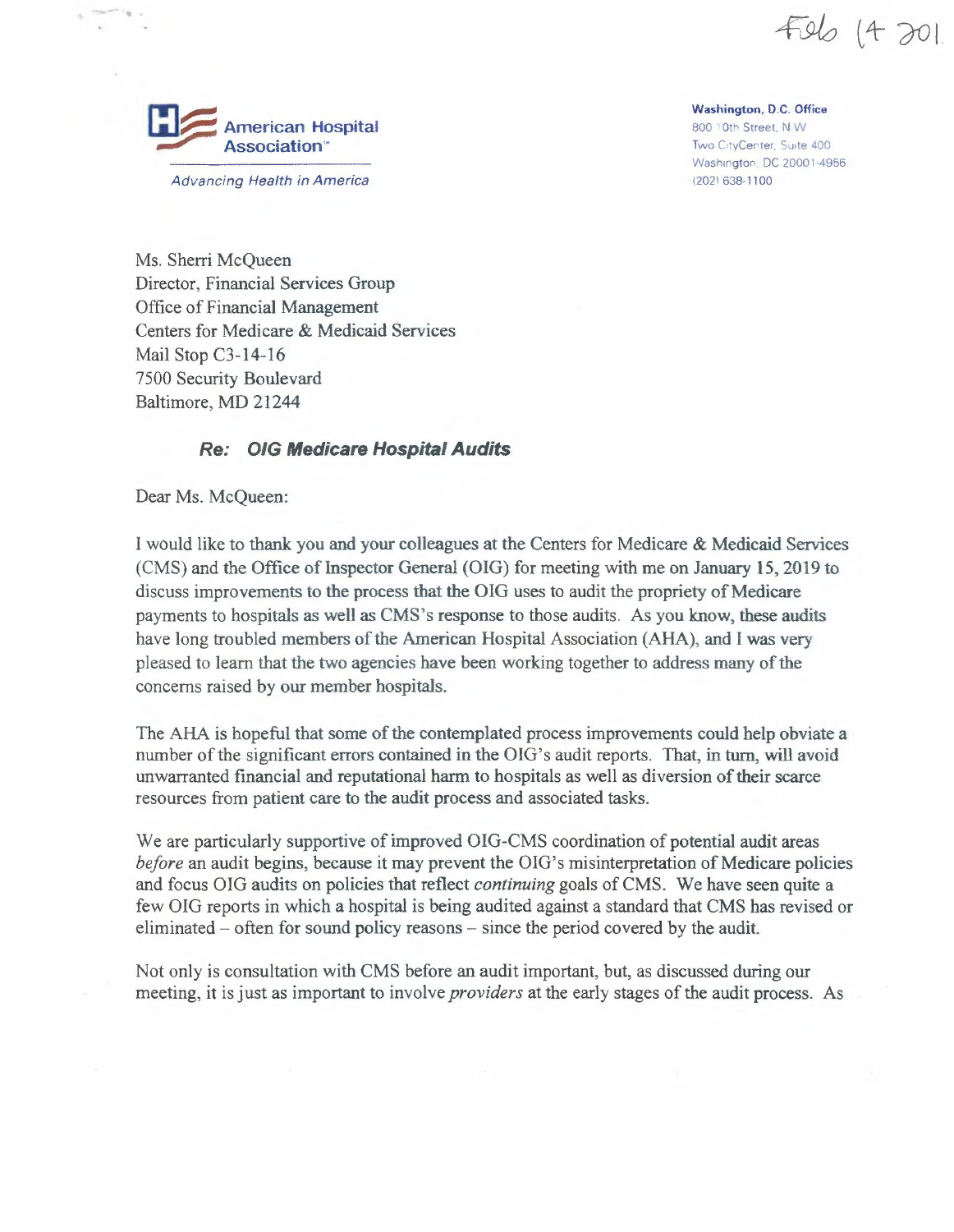Sherri McQueen February 14, 2019 Page <sup>2</sup> of <sup>4</sup>

with involving CMS, consulting with providers may prevent the issuance of problematic individual and national audit reports. Indeed, we believe that the September 2018 national audit report on inpatient rehabilitation facility (IRF) stays provides a particularly helpful example for where process improvements can be made.

As you know, the AHA believes that the IRF report very significantly overstates the estimated Medicare overpayment for services IRFs furnished in 2013 and contains many other material errors. As noted in the letter I sent to Inspector General Levinson following issuance of the IRF audit report, the AHA further believes that IRFs are highly attuned to the detailed coverage criteria that apply to Medicare admissions. At the same time, we question whether the OIG contractor that reviewed the claims in the IRF audit applied the correct coverage standards. And the OIG's February 6, 2019 response to my letter to the Inspector General only increases our concern in this regard. In its response, the OIG continues to confuse Medicare *requirements* with Medicare manual guidance. *Requirements* may be imposed only by statute or regulation; guidance interpreting statutory or regulatory requirements is not binding, it is merely instructive. If the OIG contractor applied IRF manual provisions as binding requirements, that easily could account for the incorrect conclusion that the vast majority of IRF stays were not medically necessary or failed to meet documentation standards.

In an audit report issued on February 4, 2019, Community Hospital made this same point (and many others) in explaining why it disagreed with the OIG's findings that 63 of 90 of the hospital's IRF stays in the sample of claims audited should be denied. The OIG's response fails to address this significant legal issue as well as many of the other concerns raised by the hospital. We would hope that OIG-CMS coordination *before* initiation of an audit would include discussion of what is actually *required* and call into question audit findings that go beyond that.

We also believe that it would be very beneficial for the OIG to consult with CMS *after* an audit has been performed while it is still in draft. Your proposed action plan contemplates CMS subject matter review of draft OIG audit reports as well as auditee comments. We strongly support this process change. Not only could it help ensure that the OIG applies Medicare rules properly, but it also might allow CMS to consider sooner how it should respond to the OIG's findings and recommendations. For example, we would hope that earlier CMS involvement would allow the agency more time to consider detailed hospital responses to OIG audits - such as the hospital's response to the February <sup>4</sup> audit-in determining whether to demand repayment by the hospital and, if so, how much should be sought. As you know, we have had serious concerns about CMS' apparent lack of independent assessment of OIG provider audits and it's demand for repayment of extrapolated overpayment amounts. Earlier involvement by CMS might ameliorate this concern. And, for OIG audits of CMS contractors, where CMS plays no visible role in the process, making clear that CMS reviews the draft report will ensure that the public understands that contractors are not simply acceding to the OIG's recommendations.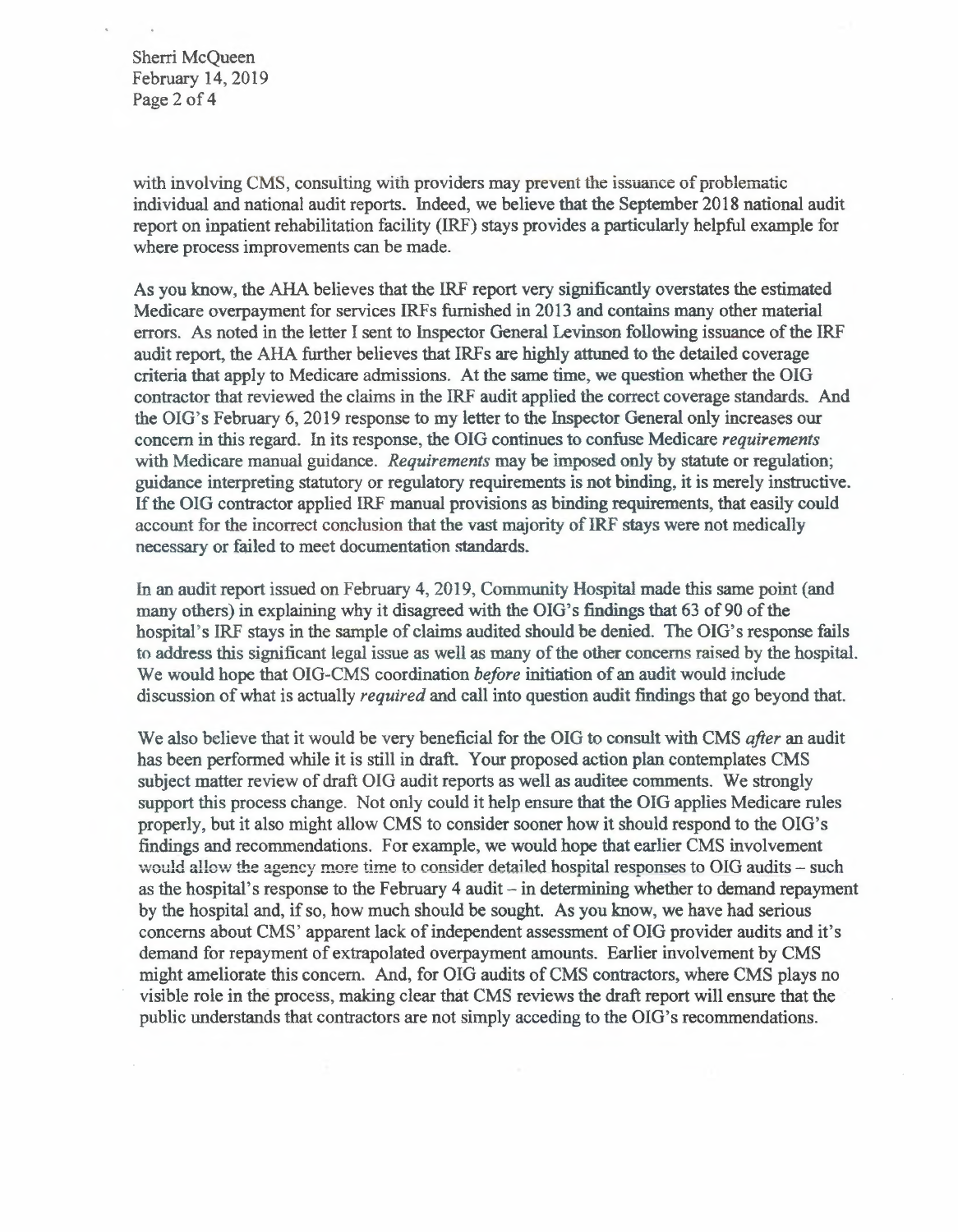Sherri McQueen February 14, 2019 Page 3 of 4

In addition to benefitting from consulting with CMS and providers, we believe that the OIG would benefit from reviewing findings from subsequent audits and results of provider appeals. Again, the September 2018 IRF audit is a case in point.

We note that, in its October 2018 compliance review of Mobile Infirmary Medical Center, the OIG identified numerous claims for IRF stays as wrongly billed. The hospital disagreed, and the OIG then had a different contractor re-reviewthe claims. After that re-review, the OIG conceded that <sup>8</sup> of 16 claims challenged by the hospital were not errors. The OIG's acknowledgement that 50% of its reviewers' findings were wrong confirms that the reviewers make basic mistakes in applying CMS rules. And these basic mistakes (as well as a spate of other problems with the national IRF audit that we previously identified) militate in favor of the OIG asking a second contractor to re-review the claims in the national IRF audit and having the agency reevaluate its findings and recommendations to CMS.

Similarly, as we explained during our meeting, when a provider successfully appeals claim denials from an OIG audit, we would encourage the OIG to consider whether it correctly understood the relevant Medicare rules. We further ask that the OIG make public information regarding the provider's successful appeals to "correct the record" and reduce some of the reputational harm associated with the incorrect information contained in the audit report. This is especially important in light of the OIG's decision to extrapolate the estimated overpayment in every audit.

As we have repeatedly highlighted, OIG errors in determining whether services are medically necessary and meet other coverage criteria are exacerbated by extrapolation of audit findings to the universe of a provider's claims. As I emphasized during our meeting, the OIG's decision to extrapolate from a sample of claims to the universe of a hospital's claims in *every audit* is exceedingly troubling to hospita extrapolate from a sample of claims to the universe of a hospital's claims in *every audit* is exceedingly troubling to hospitals. Extrapolating in every audit – even where the error rate is  $\text{low}$  – runs counter to CMS's view on when extrapolation is appropriate as well as the OIG's own approach to extrapolation. Last September, CMS issued guidance to its contractors explaining that extrapolation is appropriate when there is a high error rate, which CMS defined as *50% or more.* And, in its corporate integrity agreements, the OIG does not require an independent review organization even to review <sup>a</sup> full sample of claims for purposes of extrapolation where a provider's error rate is below 5%. Yet, in provider compliance audits, the OIG extrapolates no matter the error rate. This is both confusing and unfair to hospitals.

We encourage CMS and the OIG to continue exploring ways to make the audit process and CMS's response to audit reports more efficient, accurate and meaningful for hospitals. We also believe that the agencies should set deadlines by which items in the action plan will be targeted